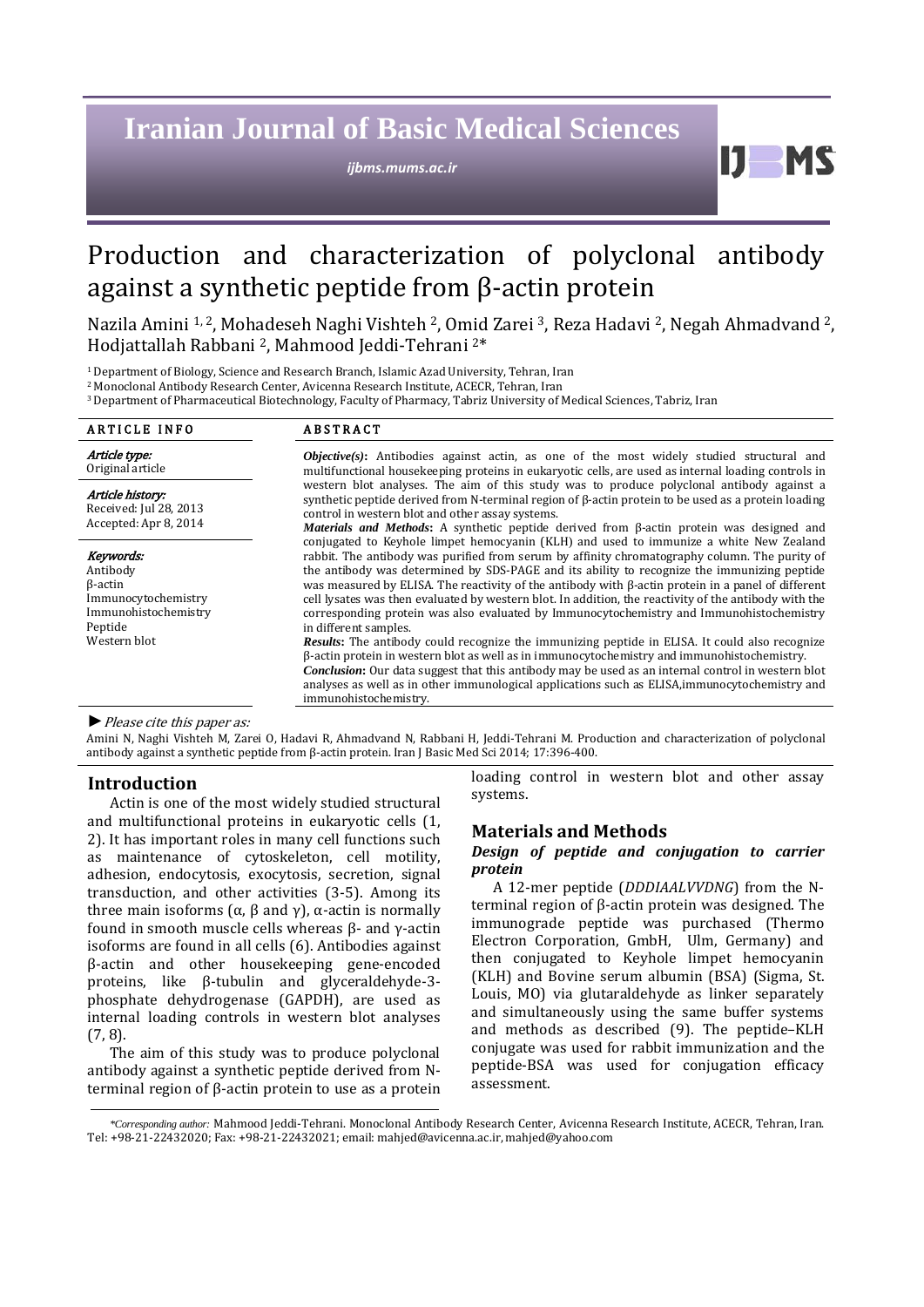#### *Confirmation of conjugation by SDS-PAGE*

To check the efficacy of conjugation, 10 µg of peptide-BSA was run on 10% SDS-PAGE using a mini-PROTEAN electrophoresis instrument (Bio-Rad Laboratories, Philadelphia, PA). The gel was stained with Coommassie Blue R-250 (Sigma). The BSApeptide conjugate was used to test the conjugation efficacy, since the KLH-conjugate was a very large protein conjugate to enter the separating gel during electrophoresis, and thus impossible to be evaluated by SDS-PAGE directly.

## *Rabbit immunization*

A female white New Zealand rabbit was immunized 5 times with two-week intervals for each injection. In the first immunization, 250 μg KLHpeptide and an equal volume of Freund's complete adjuvant (Sigma) were mixed and injected intramuscularly into the femoral muscle. For the subsequent immunizations, 125 μg peptide-KLH was emulsified in Freund's incomplete adjuvant (Sigma) and injected.

## *Titration of antibody in serum samples*

Before each immunization, blood was drawn by venous puncture from the rabbit ear and allowed to clot for 2 to 3 hr at room temperature before preparation of sera. Titration of the specific polyclonal antibody was then performed using ELISA [\(10\)](#page-4-7).

## *Antibody purification*

Rabbit sera were filtered through 0.45 μm filters and antibody was purified by affinity chromatography column prepared by coupling the immunogenic peptide to CNBr-activated sepharose 4B (GE Healthcare, Uppsala, Sweden). The recovery of the antibody, the evaluation of its reactivity with immunizing peptide and the assessment of its purity were performed as described previously [\(10\)](#page-4-7).

#### *Cell lysate preparation and western blot analysis*

The ability of the antibody to recognize β-actin was assessed by western blotting. Different samples were collected and each was lysed in 1 ml of lysis buffer containing 1% Triton X-100, 50 mM Tris-HCl, pH 7.4, 150 mM NaCl, 5 mM EDTA, and 1% protease inhibitor cocktail (Sigma) for 1 hr on ice with 15 min intervals of vortexing for 30 sec. The cell lysates were then centrifuged at 500× g for 30 min. The supernatants were collected and protein concentrations in the lysates were measured by BCA Protein Assay Kit according to the manufacturer's instructions (Thermo Scientific, IL, USA). Twenty μg of each sample was run on a 10% SDS-PAGE (100 V for 2 hr) under both reduced and non-reduced conditions. After electrophoresis, the resolved proteins were transferred onto Immobilon-PVDF membranes (Millipore Corporation, USA). The

membranes were blocked overnight at 4°C with 5% non-fat milk in PBS containing 0.05% Tween 20 (PBS-T). All antibody incubations were performed in PBS-T containing 3% non-fat milk. Filters were incubated with 10 μg/ml of anti-β-actin antibody for 1.5 hr at room temperature. After extensive washing with PBS-T, the filters were incubated with peroxidase-conjugated sheep anti-rabbit immunoglobulins (Avicenna Research Institute, Tehran, Iran) for 1 hr at room temperature followed by washing and developing with ECL chemiluminescent detection system (GE Healthcare, Uppsala, Sweden). Negative controls were used to check the probable interaction with secondary<br>antibody (HRP-conjugated sheep anti-rabbit antibody (HRP-conjugated sheep anti-rabbit antibodies), which included all the above-mentioned steps except for adding the anti-β-actin antibody to the membranes.

In order to determine the minimum concen-tration of lysate proteins that could show a clear band in western blot with the antibody, a gradient of protein concentrations (0.5-20 μg) of Jurkat cell line lysate were used in the assay under non-reduced conditions.

## *Assessment of antibody reactivity using immuno cytochemistry (ICC) and immunohistochemistry (IHC) assays*

Three cell populations including peripheral blood mononuclear cells (PBMC) as well as CHO and Jurkat cell lines were selected for Immunocytochemistry assays. PBMC from a healthy blood donor were separated by Ficoll density gradient centrifugation [\(11\)](#page-4-8). CHO and Jurkat cell lines (ATCC, USA) as well as freshly-prepared PMBC were cultured (2-3×104 cells/well) on 8-well laminated glass slides (Paul Marienfeld GmbH & Co. KG, Lauda Königshofen, Germany) in RPMI 1640 containing 10% FBS<br>(Invitrogen, Carlsbad, CA) with subsequent  $(Invitrogen, Carlsbad, CA)$  with incubation in a  $CO<sub>2</sub>$  incubator overnight. In addition, acetone-fixed cryostat sections from three different samples (Crab, Gold fish, and Neon fish) were prepared for immunohistochemistry assay. The slides were then immunostained as described in previous research [\(12\)](#page-4-9) and were examined under a fluorescent microscope (Olympus, Tokyo, Japan).

## **Results**

## *Confirmation of conjugation by SDS-PAGE*

The quality of conjugation of the peptide to the carrier protein KLH was assessed by running peptide-BSA conjugate on SDS-PAGE. Change in mobility shift of conjugated BSA compared to nonconjugated BSA confirmed the efficiency of conjugation (data not shown).

#### *Antibody titration*

Presence of antibody against the immunizing peptide in rabbit sera was assessed by ELISA before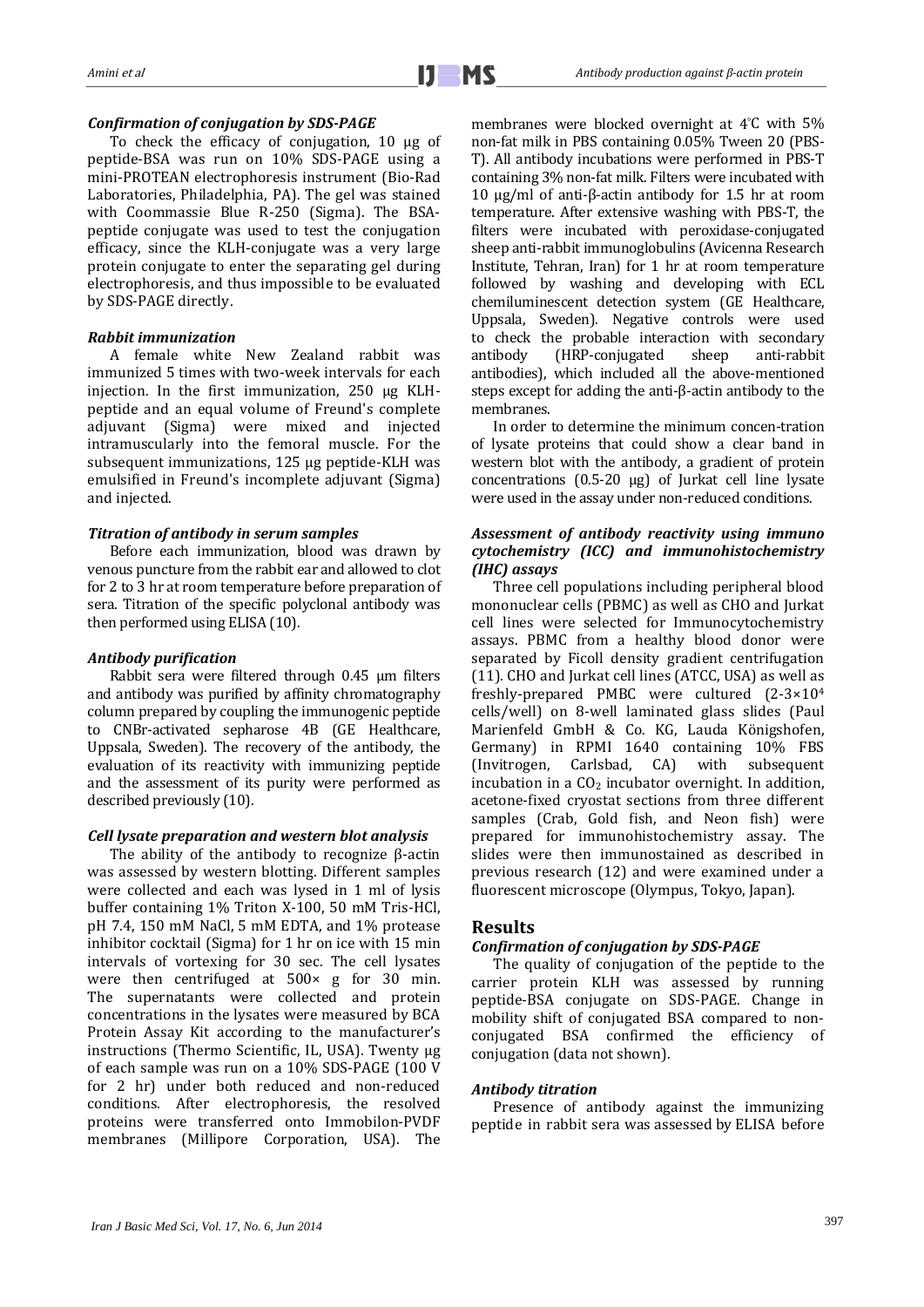

**Figure 1**. Kinetic evaluation of anti-β-actin antibody production in serum samples of the immunized rabbit. A white New Zealand rabbit was immunized 5 times with peptide-KLH conjugate. The reactivity of diluted sera (serial dilutions from 1:250 to 1:8000) from the immunized rabbit was determined at different time intervals by ELISA

and after immunization. As shown in Figure 1, the antibody titer in the rabbit serum continuously increased upon repeated immunizations.

#### *Evaluation of purification*

SDS-PAGE analysis of the purified antibody showed the presence of a single band of about 150 kDa indicative of the desired purity (Figure 2). ELISA assay showed that the antibody had excellent immunoreactivity with the immunizing peptide, confirming its functionality after purification. In addition, lack of reactivity of the antibody with an irrelevant peptide and BSA, as an irrelevant protein, confirmed its specificity for the immunizing β-actin peptide (Figure 3).



**Figure 2**. Analysis of the purified anti-β-actin antibody by SDS-PAGE. Polyclonal anti-β-actin antibody was produced in rabbit and purified over peptide affinity column. The purity of the antibody was assessed by SDS-PAGE. Lane 1: A mixture of human IgG and Bovine serum albumin as protein marker. Lane 2: Purified antibody



**Figure 3**. Titration of the purified rabbit anti-β-actin antibody. Anti-β-actin antibody was purified by peptide affinity column and its reactivity with the immunizing peptide was evaluated by ELISA. Lack of reactivity of the antibody with Bovine serum albumin and a 19-mer irrelevant peptide that served as negative controls are also presented

#### *Western blotting*

To determine the reactivity of the purified polyclonal antibody to its corresponding protein, western blot assay was performed using samples from different origins. The antibody could recognize a band of about 45 kDa, representative of β-actin protein in all samples under reducing-conditions except for Coral and Crab (Figure 4A). The antibody could also interact with most samples being included under non-reducing conditions except for HeLa, Rose Aphid, Coral, Shrimp, Crab and Drosophila (Figure 4B). Furthermore, western blot on a gradient of different amounts (0.5 to 20 µg) of Jurkat cell lysate proteins revealed that the antibody could interact with β-actin content of a minimum amount of 2.5  $\mu$ g of total proteins in the lysate (Figure 5).

## *Immunocytochemistry (ICC) and immunohistochemistry (IHC) assays*

Immunofluorescent assays were performed using anti-β-actin antibody and six randomly selected samples. The green fluorescence is indicative of the interaction of the antibody with β-actin in all samples (CHO, Jurkat and PBMC) in ICC (Figure 6A) as well as (Crab, Gold fish and Neon fish) in IHC (Figure 6B). The blue color represents the staining of nuclei by DAPI.

#### **Discussion**

Western blot analysis is a widely used semiquantitative method for specific determination of protein expression [\(13\)](#page-4-10). When a negative sample is encountered in western blot, it may be interpreted as negative. However, to ensure that the result is not a false negative due to sample preparation errors or other experimental faults, it is necessary to have appropriate controls. Although there are some reports regarding different expression profiles of the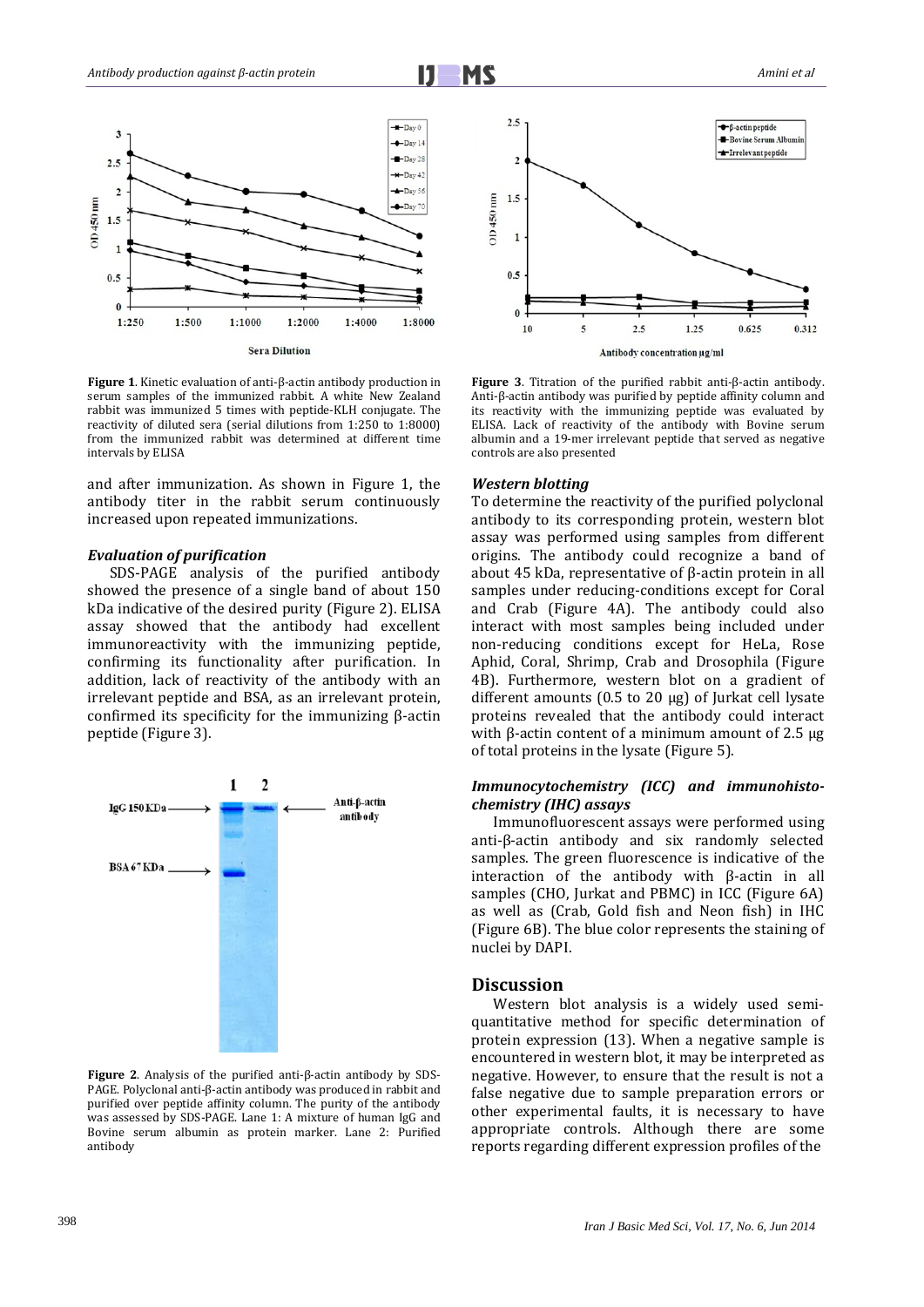

**Figure 4.** Analysis of reactivity of anti-β-actin antibody with lysates from a panel of organisms with different origins by western blot. A panel of tissue samples from different organisms were lysed and subjected to western blot under reducing (A) and non-reducing (B) conditions. The lower panels are negative controls where no anti-βactin antibody was used

housekeeping proteins in animal and experimental models [\(14,](#page-4-11) [15\)](#page-4-12), housekeeping proteins are extensively used to confirm the quality of the experiments[\(16,](#page-4-13) [17\)](#page-4-14). One of the most widely used housekeeping proteins in western blot is β-actin. In order to facilitate its use for normalizing protein contents in western blot experiments, a suitable antibody for its detection is highly needed.

In this study, we produced and characterized a polyclonal antibody against a synthetic peptide derived from β-actin protein. The peptide sequence encompasses a conserved region of β-actin expressed by many (but not all) organisms with different origins. Interestingly, the antibody did not react with lysates from Coral and Crab, while it showed reactivity with that from the other organisms. This may be because the antibody was made against a selected peptide from human β-actin and its lack of reactivity with Coral and Crab might be a consequence of the absence of the antibody epitope on the actin molecules from these organisms, which may in turn be due to differences amino acid sequences, post translational modifications or differential RNA splicing events. This was also confirmed when amino acid sequences of the



**Figure 5.** Western blot assay on different concentrations of Jurkat cell lysates. Different amounts of Jurkat lysate proteins (0.5 to 20 µg) were run on SDS-PAGE gel under non-reducing conditions followed by blotting and detection with anti-β-actin antibody



Figure 6. Immunocytochemistry (ICC) and mmunohistochemistry (IHC) assays using anti-β-actin antibody. FITC-conjugated sheep anti-rabbit antibody was used as secondary antibody. DAPI was used for staining the nuclei. Anti-β-actin antibody was used to detect β-actin in CHO, Jurkat and PBMC using ICC (A) and in Crab, Gold fish and Neon fish using IHC (B). Figures on the left panels in both A and B are the negative controls where no anti-β-actin antibody was used